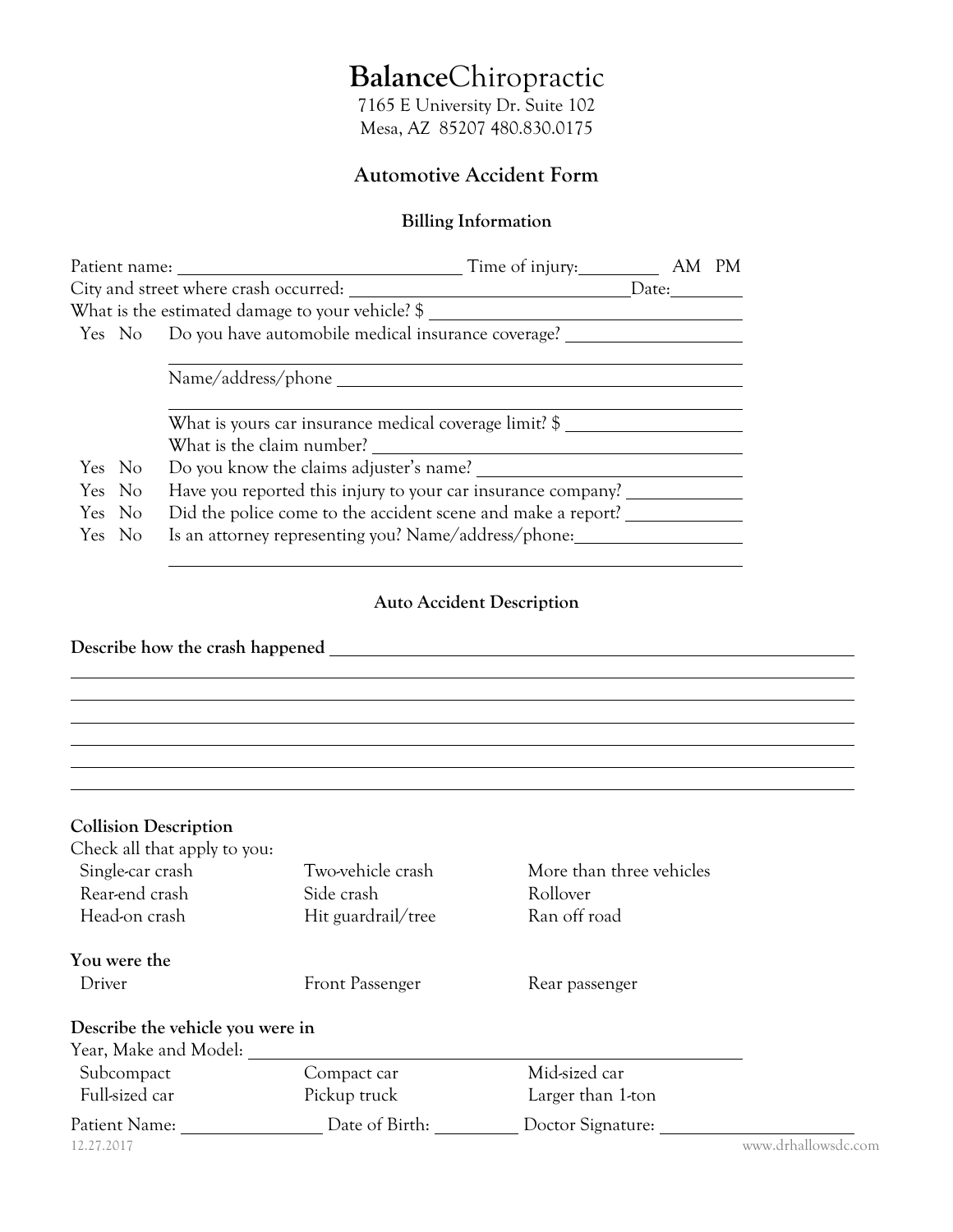| Describe the other vehicle                                   |                |                                                                         |                                            |
|--------------------------------------------------------------|----------------|-------------------------------------------------------------------------|--------------------------------------------|
| Subcompact car                                               | Compact car    |                                                                         | Mid-sized car                              |
| Full-sized car<br>Pickup truck                               |                |                                                                         | Larger than 1-ton                          |
| Estimated crash speeds                                       |                |                                                                         |                                            |
| Estimate how fast your vehicle was moving at time of crash   |                |                                                                         | mph                                        |
|                                                              |                | Estimate how fast the other vehicle was moving at time of crash         | mph                                        |
| At the time of impact your vehicle was                       |                |                                                                         |                                            |
| Slowing down                                                 | Stopped        | Gaining speed                                                           | Moving at steady speed                     |
| At the time of impact the other vehicle was                  |                |                                                                         |                                            |
| Slowing down                                                 | Stopped        | Gaining speed                                                           | Moving at steady speed                     |
| During and after the crash, your vehicle                     |                |                                                                         |                                            |
| Kept going straight, not hitting anything                    |                |                                                                         | Spun around, not hitting anything          |
| Kept going straight, hitting car in front                    |                |                                                                         | Spun around, hitting car in front          |
| Was hit by another vehicle                                   |                |                                                                         | Spun around, hitting object other than car |
| Describe yourself during the crash                           |                |                                                                         |                                            |
| Check only the areas that apply to you:                      |                |                                                                         |                                            |
| You were unaware of the impending collision                  |                |                                                                         |                                            |
|                                                              |                | You were aware of the impending crash and braced yourself               |                                            |
| Your body, torso, and head were facing straight ahead        |                |                                                                         |                                            |
|                                                              |                | You had your head turned and/or torso turned at the time of collision:  |                                            |
|                                                              | Turned to left | Turned to right                                                         |                                            |
| You were intoxicated (alcohol) at the time of crash          |                |                                                                         |                                            |
| You were wearing a seat belt                                 |                |                                                                         |                                            |
|                                                              |                | If yes, does your seat belt have a shoulder harness? Yes No             |                                            |
|                                                              |                | You were holding onto the steering wheel at the time of impact          |                                            |
|                                                              |                | Indicate if your body hit something or was hit by any of the following: |                                            |
| Please draw lines and match the left side to the right side. |                |                                                                         |                                            |
| Head                                                         |                | Windshield                                                              |                                            |
| Face                                                         |                | Steering wheel                                                          |                                            |
| Shoulder                                                     |                | Side door                                                               |                                            |
| <b>Neck</b>                                                  |                | Dashboard                                                               |                                            |
| Chest                                                        |                | Car Frame                                                               |                                            |

Hip Another occupant

Knee Seat<br>Foot Seat Seat belt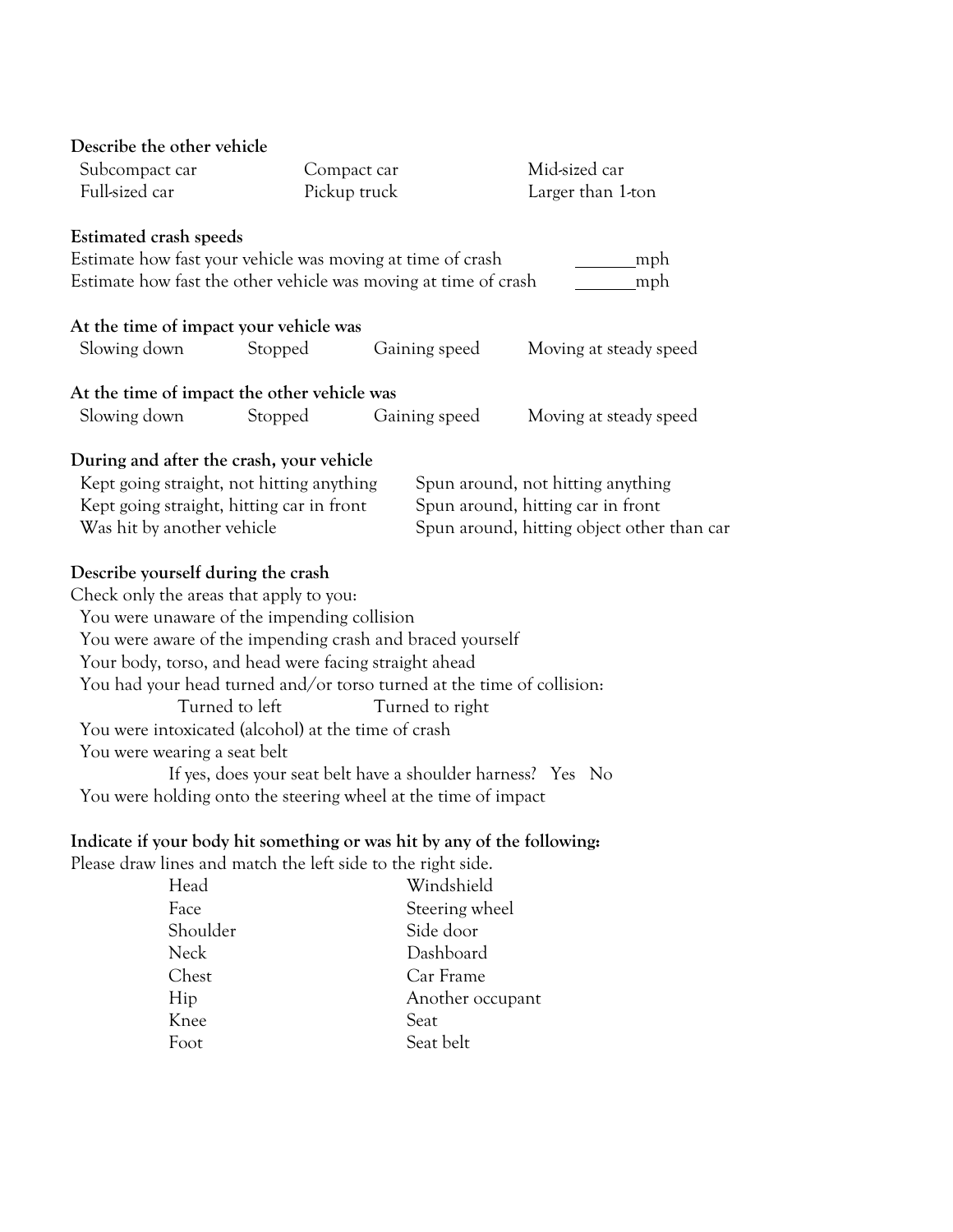## **Balance**Chiropractic

7165 E University Dr. Suite 102 Mesa, AZ 85207 480.830.0175

#### **Check if any of the following vehicle parts broke, bent, or were damaged in your car**

| Windshield     | Seat Frame       | Knee bolster |
|----------------|------------------|--------------|
| Steering wheel | Side/rear window | Other        |
| Dashboard      | Mirror           | Other        |

#### **Rear-end collisions only**

Answer this section only if you were hit from the rear

Does your vehicle have? Movable head restraints Fixed, non-movable head restraints No head restraints

Please indicate how your head restraint was positioned at the time of crash At the top of the back of your head Midway height of the back of your head Lower height of the back of your head Located at the level of your neck Located at the level of your shoulder blades (upper back) below neck

\*Estimate the distance between the back of your head and the front of the head restraints. \_\_\_\_\_\_\_\_\_ Inches

#### **All types of collisions**

Answer this section regardless of the type of crash, indicating those relevant to your case

| Yes | No |                                                                                                                                         |  |  |  |
|-----|----|-----------------------------------------------------------------------------------------------------------------------------------------|--|--|--|
|     |    | Did any of the front or side structures, such as the side door, dashboard, or floor board of your<br>car, dent inward during the crash? |  |  |  |
|     |    | Did the side door touch your body during the crash?                                                                                     |  |  |  |
|     |    | Did your body slide under the seat belt?                                                                                                |  |  |  |
|     |    | Was a door of your vehicle damaged to the point it couldn't be opened?                                                                  |  |  |  |
|     |    | <b>Emergency department</b>                                                                                                             |  |  |  |
| Yes | No |                                                                                                                                         |  |  |  |
|     |    | Did you go to the emergency department after the accident?                                                                              |  |  |  |
|     |    | What is name of the emergency department?                                                                                               |  |  |  |
|     |    | When did you go (date and time)?                                                                                                        |  |  |  |
|     |    | Did you go the emergency department in an ambulance?                                                                                    |  |  |  |
|     |    | Did you or another person drive you the emergency department?                                                                           |  |  |  |
|     |    | Were you hospitalized overnight?                                                                                                        |  |  |  |
|     |    | Did the emergency department doctor take X-rays? Check what was taken:                                                                  |  |  |  |
|     |    | Skull<br>Low Back<br>Neck<br>Arm or Leg                                                                                                 |  |  |  |

| Patient Name: | Date of Birth: | Doctor Signature: |                     |
|---------------|----------------|-------------------|---------------------|
| 12.27.2017    |                |                   | www.drhallowsdc.com |